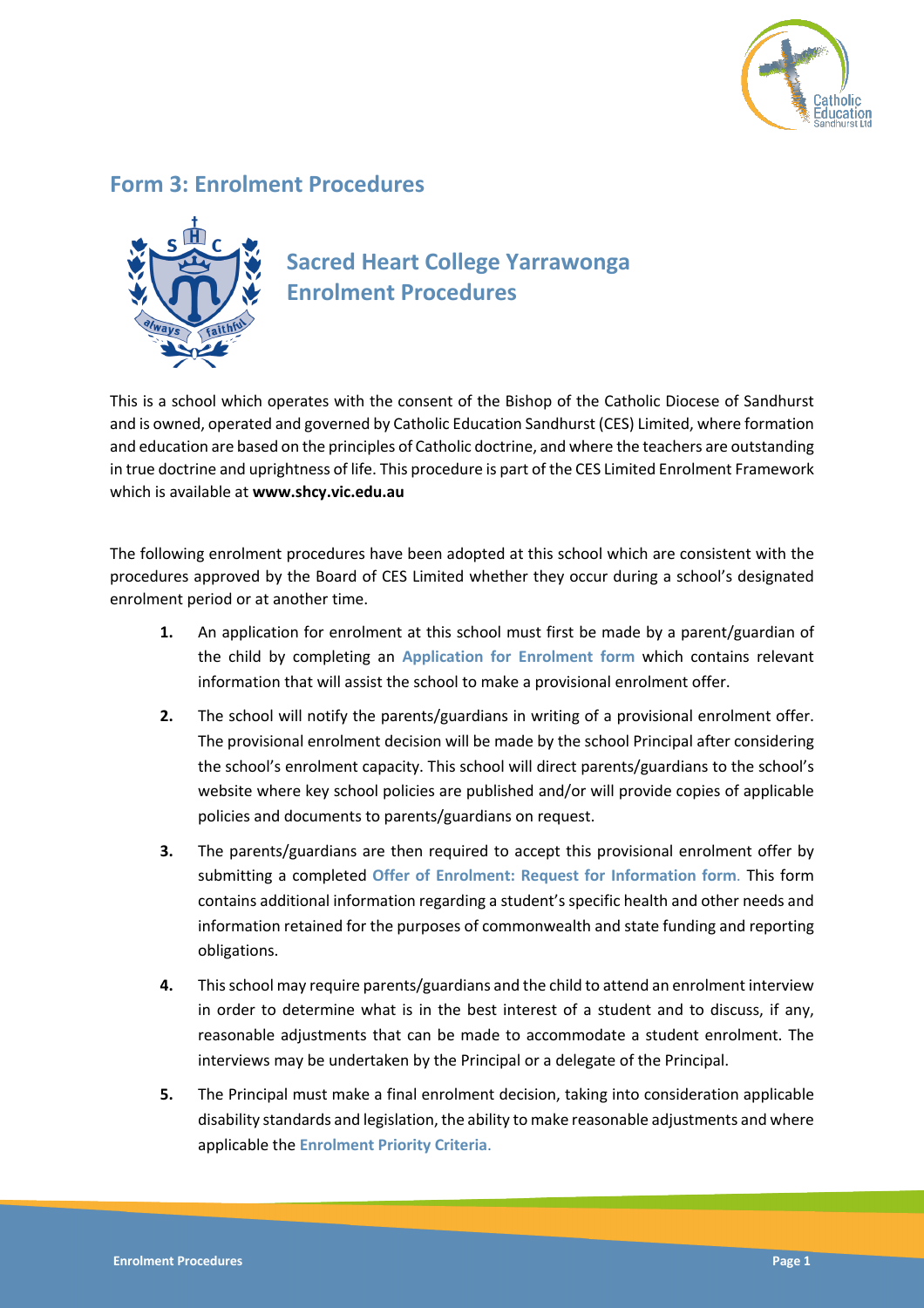- **6.** This school will then notify parents/guardians in writing of the final enrolment decision. For those children whose enrolment has been confirmed by the school, the school must provide an **Enrolment Agreement** and either provide or direct parents/guardians to relevant school policies and procedures so as to enable parents/guardians to make an informed enrolment decision.
- **7.** The enrolment of a student is deemed complete, when a completed and signed **Enrolment Agreement** has been received by the school.
- **8.** This school will confirm in writing receipt of the Enrolment Agreement.
- **9.** If, during a designated enrolment period, applications exceed places available, the Principal may seek recommendations from an Enrolment Panel, in determining which students will be offered enrolment in accordance with the school's Enrolment Policy and the Enrolment Priority Criteria. If the need arises, the school may also establish a waiting list which aligns with the Enrolment Priority Criteria.
- **10.** The school's Enrolment Panel is constituted by the Principal (who shall Chair the Enrolment Panel), the Parish Priest/Canonical Administrator, the Registrar/Administration Officer and may include a member of the School's Advisory Council and any other school personnel that may be appointed to the Panel by the Principal. The Enrolment Panel makes recommendations to the Principal in relation to enrolment decisions, the ultimate decision-making power rests with the Principal.

## **Appeal Processes**

- **1.** Appeals against a decision to decline enrolment must be made to the **school within 14 days of receipt** of the letter declining enrolment, together with any supporting material.
- **2.** The Enrolment Panel will be convened to consider the appeal and any supporting material provided. The Panel may decide that the original decision is to be maintained or the decision be reversed and that a place in the school be offered to the student.
- **3.** The Principal will communicate the decision of the Enrolment Panel to the parents/guardian of the student in writing, together with a statement of reasons within 14 days of receiving the appeal.
- **4.** If the applicant is not satisfied with the decision of the Enrolment Panel, a further and final appeal may be made to the Executive Director within 14 days of receiving the notification from the school that the appeal was not successful. This Appeal should be in writing to the Executive Director, with reasons provided for the Appeal.
- **5.** The Executive Director will establish an Enrolment Appeal Panel to investigate the appeal and to offer a recommendation. The membership of the Panel will be decided by the Executive Director but will normally consist of a member of the Executive Leadership Team of CES Limited, the Principal of another school, and a third member with experience relevant to the grounds for the appeal. No member of the Panel will have been involved